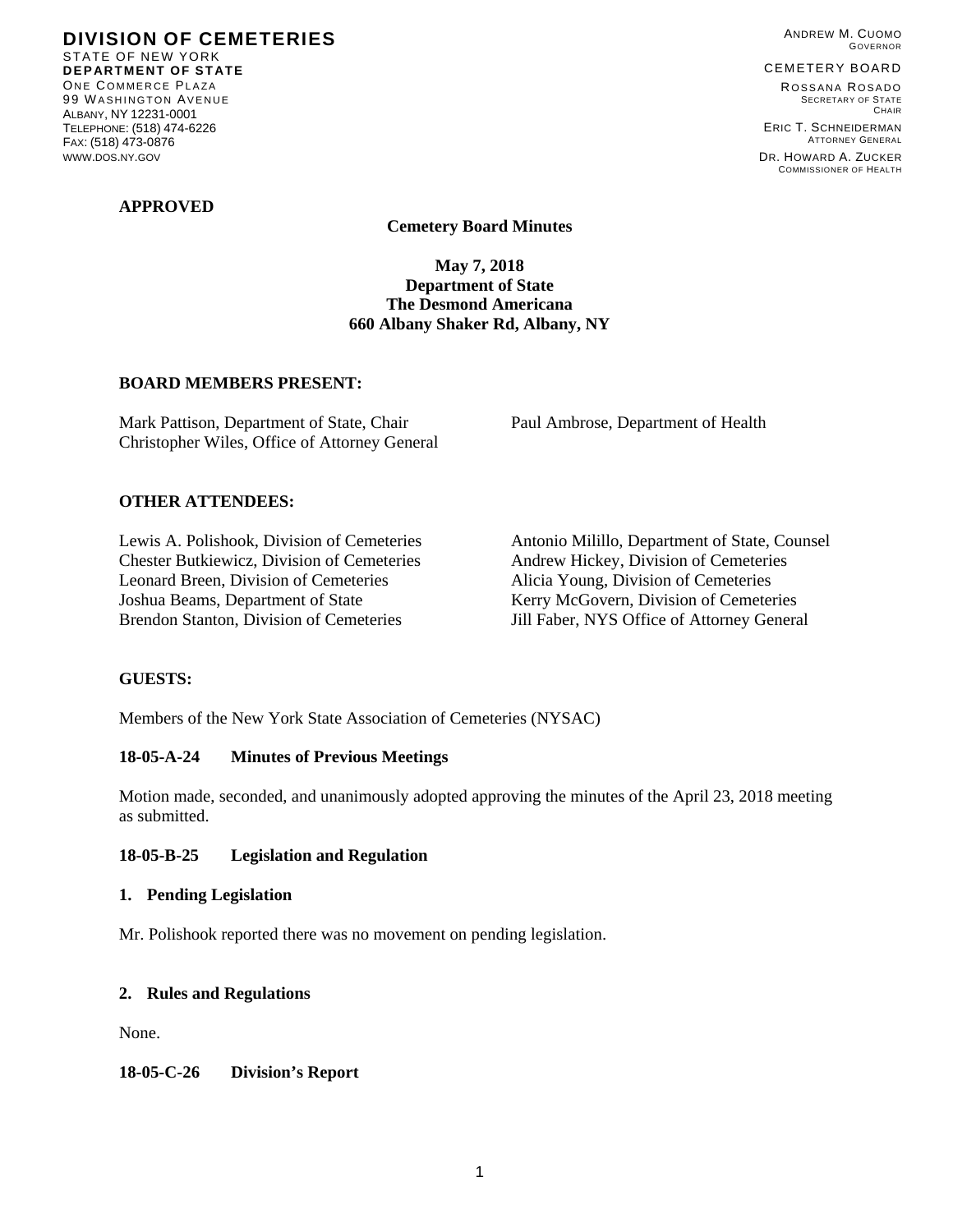Mr. Polishook reported work continues on developing guidelines for reclamation of unused nonsectarian burial society graves. He explained non-sectarian burial societies are not affiliated with a religious entity. Once a final draft is completed there will be a further opportunity for industry review and comments will be allowed.

Mr. Polishook reported that the Division has received approximately 125 electronically filed annual reports, representing some 10% of annual reports received this filing season.

# **18-05-D-27 Vandalism Report**

Mr. Butkiewicz presented the vandalism report: In this fiscal year, the Division has collected \$49,445 in vandalism fund fees. For the current fiscal year, the Board had granted \$52,238 from the vandalism fund. There are \$2,588,831 in applications pending.

The Board approved the following applications for funds for restoration of dangerous monuments:

| $\circ$  | 04-029 Riverside Cemetery (D)        | \$20,047.00 |
|----------|--------------------------------------|-------------|
| $\Omega$ | 15-013 Concordia Cemetery (D)        | \$36,612.61 |
| $\circ$  | 15-027 Buffalo City Cemetery (D)     | \$49,470.00 |
|          | o 15-054 Pioneer Cemetery (D)        | \$22,167.96 |
|          | $\circ$ 19-013 Macpelah Cemetery (D) | \$42,830.00 |
| $\circ$  | 54-014 Nichols Cemetery (D)          | \$22,061.05 |
| $\Omega$ | 61-012 Gainsville Cemetery (D)       | \$36,704.75 |
|          |                                      |             |

# **18-05-E-28 Oakwood Cemetery (60-016 Westchester) – Major Renovation – Solar Farm**

Oakwood Cemetery in Mount Kisco, NY is seeking to enter into a lease allowing for installation of a solar array to be used in a community solar (community distributed generation) project on an approximately 4.2-acre section of the Cemetery. The project involves a 25-year lease of the land with a five-year renewal period. The Cemetery will receive \$39,900 per year from the lease; the Cemetery understands that these funds will be deposited into its Permanent Maintenance (PM) Fund. The Cemetery estimates that it has 12 other acres of cleared land available for sale, 19 more acres of undeveloped land, and averages 54 lot sales per year.

The Board discussed several issues regarding the application such as solar leases being relatively new to cemeteries, the completeness of the application and compliance with conditions of a previously approved cell tower lease. The Board opined on conceptual support of the solar application with appropriate protections in the lease agreement and a financial plan regarding repayment of a deficit in the cemetery's permanent maintenance.

Motion made, seconded and unanimously adopted to table the application until the next Board meeting.

# **18-05-F-29 Woodlawn Cemetery (03-002 The Bronx) – Major Renovation - Mausoleum**

Woodlawn Cemetery is seeking approval to expand the existing Knollwood Mausoleum and to start preconstruction sales for the mausoleum. The Cemetery proposes to add outdoor crypt and niche space and indoor glass-front niches in unused space inside the mausoleum. The estimated cost of the expansion and related improvements is \$858,000. The pre-construction sales will be escrowed in a segregated account to be used to make trust contributions, construction payments and cover sales and commission costs. The project is to be financed using funds raised through pre-need sales and general funds.